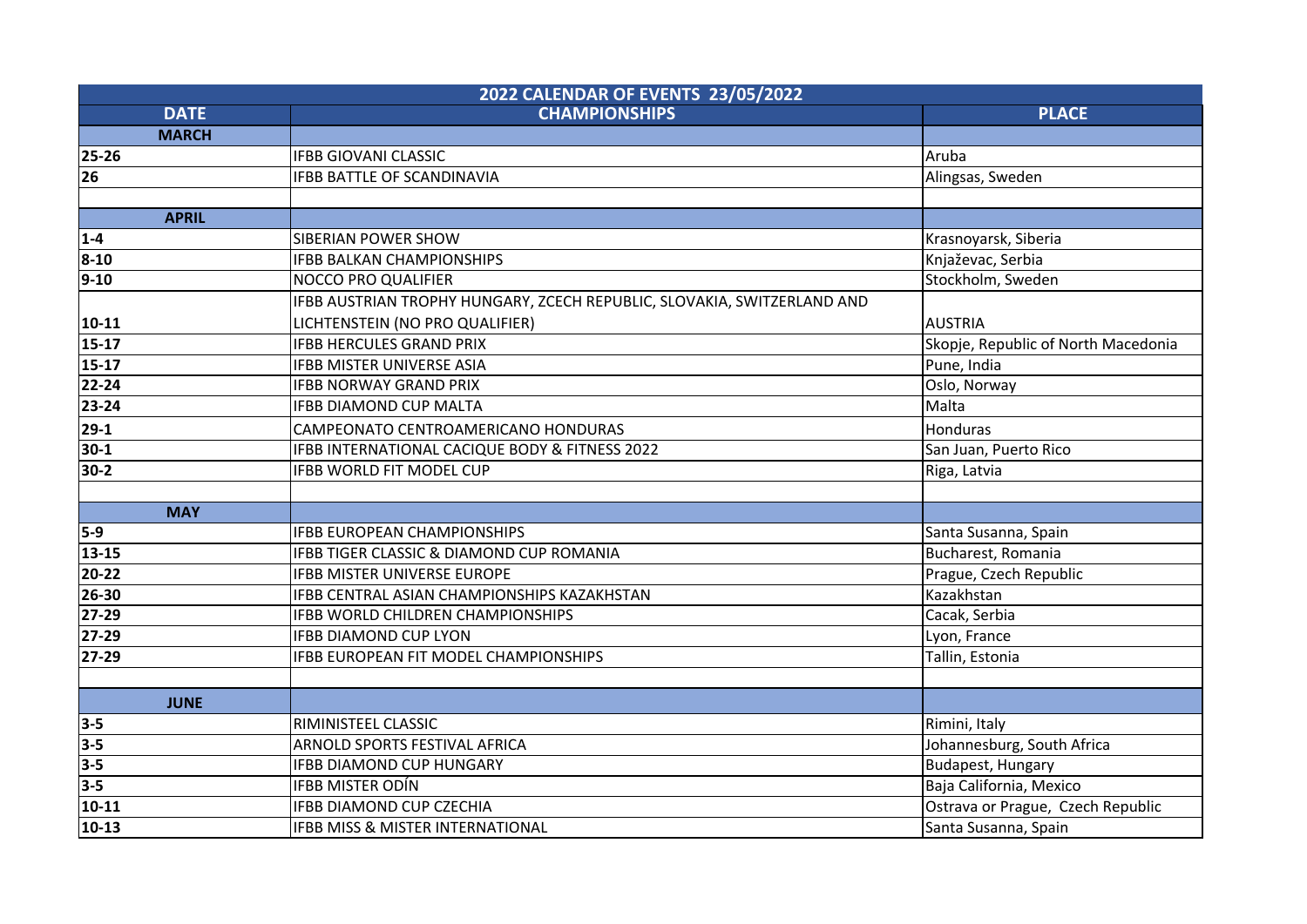| $11 - 12$        | <b>IFBB GEORGIA GRAND PRIX</b>                                   | Tbilisi, Georgia              |
|------------------|------------------------------------------------------------------|-------------------------------|
| $17-19$          | <b>IFBB DIAMOND CUP LUXEMBOURG</b>                               | Mondorf-Les-Bains, Luxembourg |
| $17-19$          | <b>IFBB FIFTH BALKAN CUP</b>                                     | Knjazevac, Serbia             |
| $25-27$          | <b>IFBB FLORIDA CLASSIC</b>                                      | Fort lauderdale, USA          |
|                  |                                                                  |                               |
| <b>JULY</b>      |                                                                  |                               |
| $2 - 4$          | IFBB INTER ISLAND BODYBUILDING, FITNESS & PHYSIQUE CHAMPIONSHIPS | <b>Saint Martin</b>           |
| $14 - 17$        | IFBB WEST AFRICAN CHAMPIONSHIPS                                  | Accra, Ghana                  |
| $16-17$          | IFBB CLASSIC PHYSIQUE OF AMERICAN CUP                            | Guayaquil, Ecuador            |
| $27-1$           | IFBB CENTRAL AMERICAN AND CARIBBEAN CHAMPIONSHIPS                | <b>Barbados</b>               |
|                  |                                                                  |                               |
| <b>AUGUST</b>    |                                                                  |                               |
| $6-7$            | <b>IFBB TATOONS CUP</b>                                          | Caracas, Venezuela            |
| $12 - 14$        | IFBB MISTER UNIVERSE AMATEUR                                     | Beirut, Lebanon               |
| 19-20            | <b>IFBB MISTER UNIVERSE BRASIL</b>                               | Sao Paolo, Brasil             |
| $26 - 27$        | <b>IFBB MIAMI GRAND PRIX</b>                                     | Miami, USA                    |
| 26-28            | <b>IFBB DAMOND CUP JORDAN</b>                                    | Jordan                        |
|                  |                                                                  |                               |
| <b>SEPTEMBER</b> |                                                                  |                               |
| $2 - 3$          | <b>IFBB ROMANIA INTERNATIONAL GRAND PRIX</b>                     | Sibiu, Romania                |
| $2 - 5$          | <b>IFBB ASIAN CHAMPIONSHIPS</b>                                  | Kyrgyzstan                    |
| $9 - 11$         | IFBB MALTA INTERNATIONAL GRAND PRIX                              | Malta                         |
| $10 - 11$        | <b>IFBB MISS &amp; MISTER AMERICA CUP</b>                        | Asunción, Paraguay            |
| 11               | IFBB INTERNATIONAL LATVIAN CUP. RIGA PEARL                       |                               |
| 16-18            |                                                                  | Riga, Latvia                  |
|                  | ARNOLD CLASSIC EUROPE & FITNESS SPORTS GAMES                     | Seville, Spain                |
| 23-25            | <b>IFBB NORTH AMERICAN CHAMPIONSHIPS</b>                         | Mexico DF, Mexico             |
| 23-25            | <b>IFBB BELLUX CUP</b>                                           | Mondorf-Les-Bains, Luxembourg |
| 23-25            | <b>IFBB DIAMOND CUP OMAN</b>                                     | Oman                          |
| $30-2$           | <b>IFBB DIAMOND CUP PRAGUE</b>                                   | Prague, Czech Republic        |
|                  |                                                                  |                               |
| <b>OCTOBER</b>   |                                                                  |                               |
| $1 - 2$          | <b>IFBB AFRICAN CHAMPIONSHIPS</b>                                | Algeria                       |
| $1 - 3$          | <b>IFBB WORLD FIT MODEL CHAMPIONSHIPS</b>                        | Lethonia                      |
| $6-9$            | 47th SOUTH AMERICAN CHAMPIONSHIPS                                | San Pablo, Brazil             |
| $7-9$            | <b>IFBB FITNESS MANIA</b>                                        | Kladno, Czech Republic        |